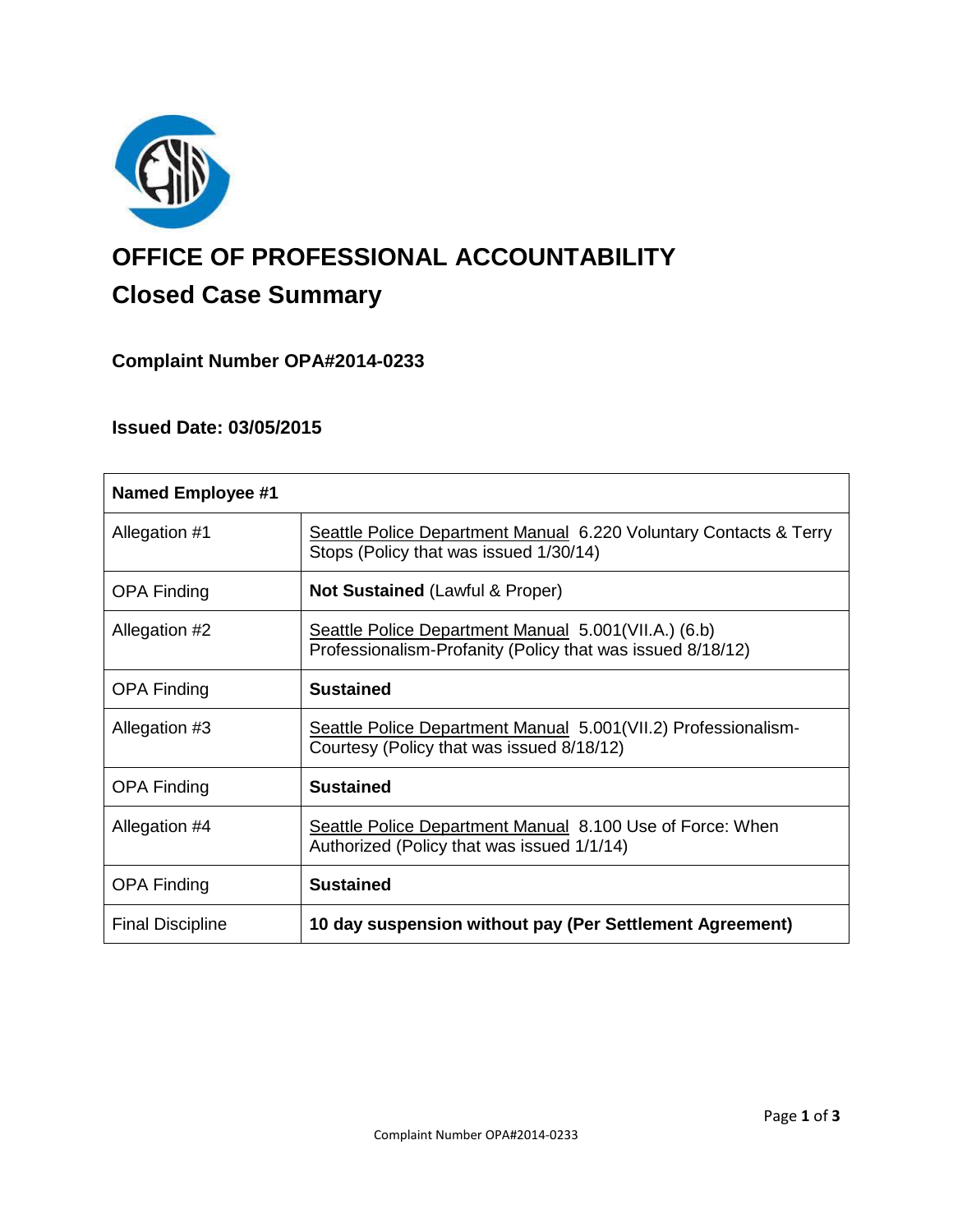| <b>Named Employee #2</b> |                                                                                                                    |
|--------------------------|--------------------------------------------------------------------------------------------------------------------|
| Allegation #1            | Seattle Police Department Manual 6.220 Voluntary Contacts & Terry<br>Stops (Policy that was issued 1/30/14)        |
| <b>OPA Finding</b>       | <b>Not Sustained (Lawful &amp; Proper)</b>                                                                         |
| Allegation #2            | Seattle Police Department Manual 5.001(VII.A.) (6.b)<br>Professionalism-Profanity (Policy that was issued 8/18/12) |
| <b>OPA Finding</b>       | <b>Sustained</b>                                                                                                   |
| Allegation #3            | Seattle Police Department Manual 5.001(VII.2) Professionalism-<br>Courtesy (Policy that was issued 8/18/12)        |
| <b>OPA Finding</b>       | <b>Sustained</b>                                                                                                   |
| Allegation #4            | Seattle Police Department Manual 8.100 Use of Force: When<br>Authorized (Policy that was issued 1/1/14)            |
| <b>OPA Finding</b>       | <b>Sustained</b>                                                                                                   |
| <b>Final Discipline</b>  | 10 day suspension without pay (Per Settlement Agreement)                                                           |

## **INCIDENT SYNOPSIS**

The named employees saw a subject drinking in a park and they contacted the subject. They detained the subject for a possible liquor violation. Approximately nine minutes after the initial contact with the subject, the situation escalated and force was used on the subject.

## **COMPLAINT**

The complainant, a supervisor within the department, alleged that the named employees extended their contact with the subject after telling him that he would be receiving a warning for the liquor violation. The named employees appeared to escalate the situation unnecessarily by bringing up the subject's past conviction history and may have used unauthorized force on the subject.

## **INVESTIGATION**

The OPA investigation included the following actions:

- 1. Review of the complaint memo
- 2. Review of In-Car Videos
- 3. Interviews of Witnesses
- 4. Interviews of SPD employees